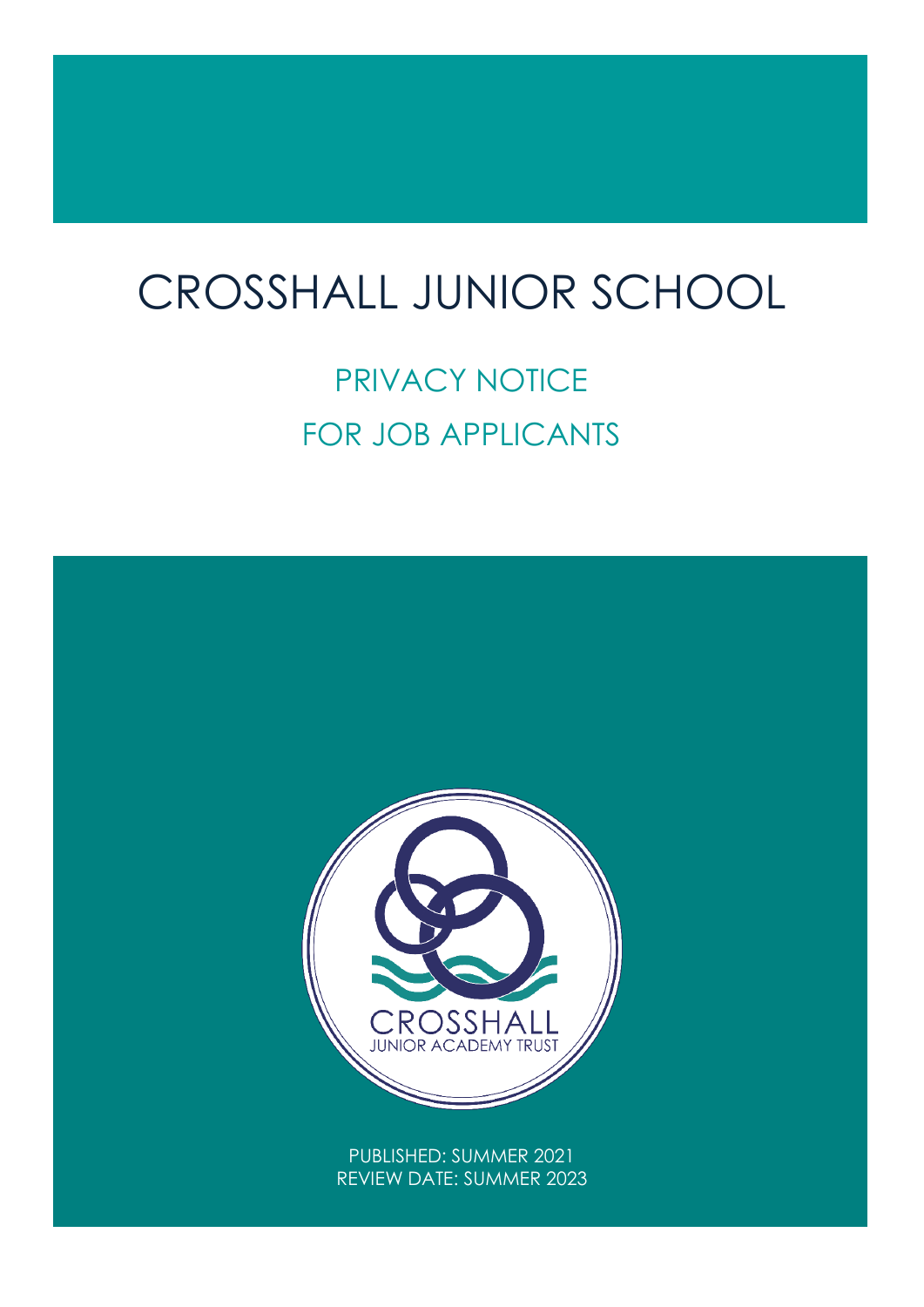# **Privacy notice for job applicants**

Under data protection law, individuals have a right to be informed about how Crosshall Junior School Academy Trust, Great North Road, Eaton Ford, St Neots, Cambs PE19 7GG uses any personal data held about them. We comply with this right by providing privacy notices to individuals where we are processing their personal data.

This privacy notice explains how we collect, store and use personal data about individuals applying for jobs at our school.

We, Crosshall Junior School Academy Trust, are the 'data controller' for the purposes of data protection law.

Our data protection officer is Paul Stratford (see 'Contact us' below).

Successful candidates should refer to our privacy notice for the school workforce for information about how their personal data is collected, stored and used during their period of employment.

### **The personal data we hold**

We process data relating to those applying to work at Crosshall Junior School Academy Trust. Personal data that we may collect, use, store and share (when appropriate) about you includes, but is not restricted to:

- Full name and address
- Contact details
- Copies of right to work documentation
- References
- Evidence of qualifications
- Employment records, including work history, job titles, training records and professional memberships

We may also collect, store and use information about you that falls into "special categories" of more sensitive personal data. This includes information about (where applicable):

- Race, ethnicity, religious beliefs, sexual orientation and political opinions
- Disability and access requirements

# **Why we use this data**

The purpose of processing this data is to aid the recruitment process by:

- Enabling us to establish relevant experience and qualifications
- Facilitating safe recruitment, as part of our safeguarding obligations towards pupils
- Enabling equalities monitoring
- Ensuring that appropriate access arrangements can be provided for candidates that require them

# **Our lawful basis for using this data**

We only collect and use personal information about you when the law allows us to. Most commonly, we use it where we need to:

- Comply with a legal obligation
- Carry out a task in the public interest

Less commonly, we may also use personal information about you where:

You have given us consent to use it in a certain way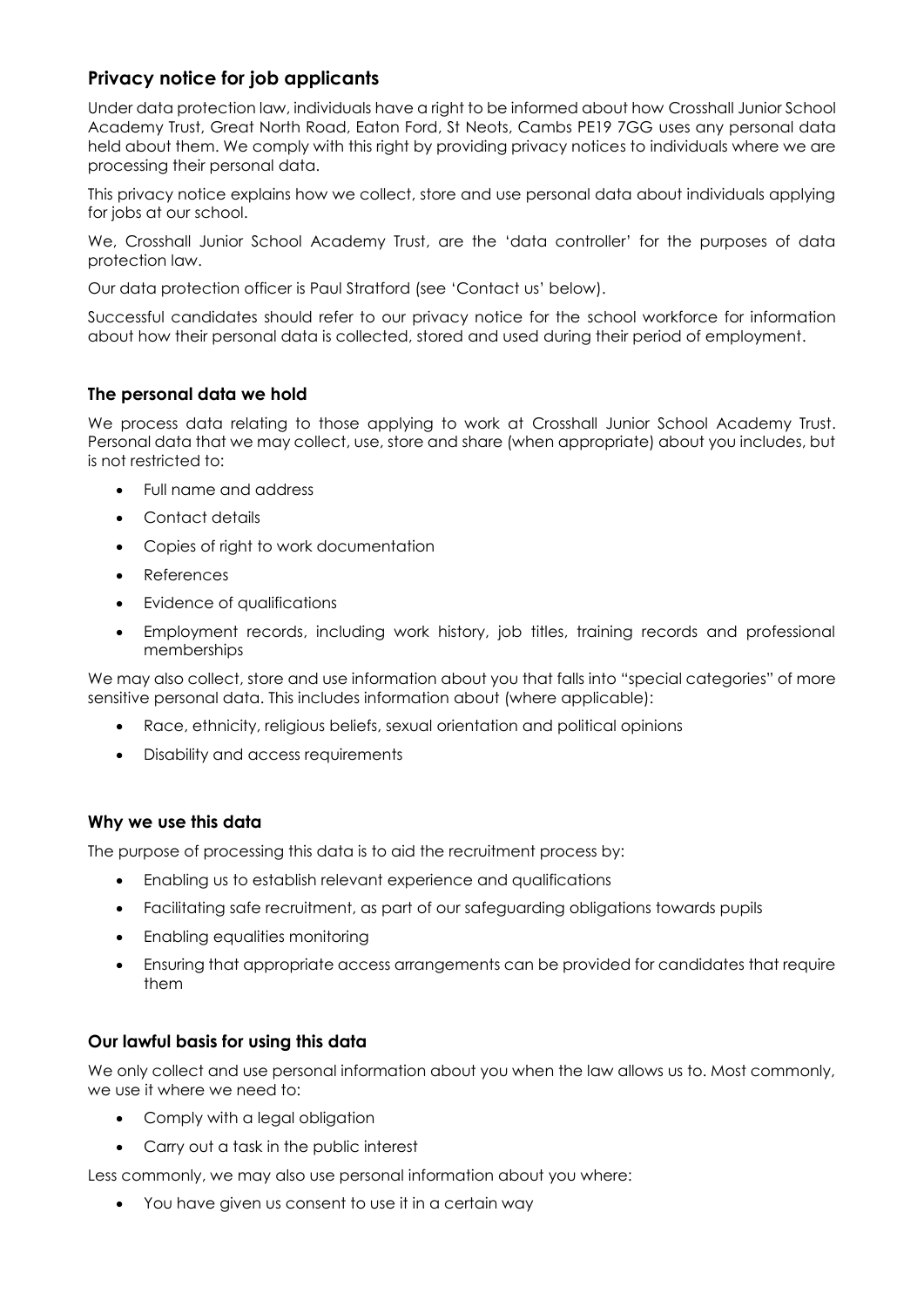We need to protect your vital interests (or someone else's interests)

Where you have provided us with consent to use your data, you may withdraw this consent at any time. We will make this clear when requesting your consent and explain how you go about withdrawing consent if you wish to do so.

Some of the reasons listed above for collecting and using personal information about you overlap, and there may be several grounds which justify the Trust's use of your data.

#### **Our basis for using special category data**

For 'special category' data, we only collect and use it when we have both a lawful basis, as set out above, and one of the following conditions for processing as set out in data protection law:

- We have obtained your explicit consent to use your child's personal data in a certain way
- We need to perform or exercise an obligation or right in relation to employment, social security or social protection law
- We need to protect an individual's vital interests (i.e. protect your child's life or someone else's life), in situations where you're physically or legally incapable of giving consent
- The data concerned has already been made manifestly public by you
- We need to process it for the establishment, exercise or defence of legal claims
- We need to process it for reasons of substantial public interest as defined in legislation
- We need to process it for health or social care purposes, and the processing is done by, or under the direction of, a health or social work professional or by any other person obliged to confidentiality under law
- We need to process it for public health reasons, and the processing is done by, or under the direction of, a health professional or by any other person obliged to confidentiality under law
- We need to process it for archiving purposes, scientific or historical research purposes, or for statistical purposes, and the processing is in the public interest

For criminal offence data, we will only collect and use it when we have both a lawful basis, as set out above, and a condition for processing as set out in data protection law. Conditions include:

- We have obtained your consent to use it in a specific way
- We need to protect an individual's vital interests (i.e. protect your child's life or someone else's life), in situations where you're physically or legally incapable of giving consent
- The data concerned has already been made manifestly public by you
- We need to process it for, or in connection with, legal proceedings, to obtain legal advice, or for the establishment, exercise or defence of legal rights
- We need to process it for reasons of substantial public interest as defined in legislation

#### **Collecting this information**

While most of the information we collect from you is mandatory, there is some information that you can choose whether or not to provide to us.

Whenever we seek to collect information from you, we make it clear whether you must provide this information (and if so, what the possible consequences are of not complying), or whether you have a choice.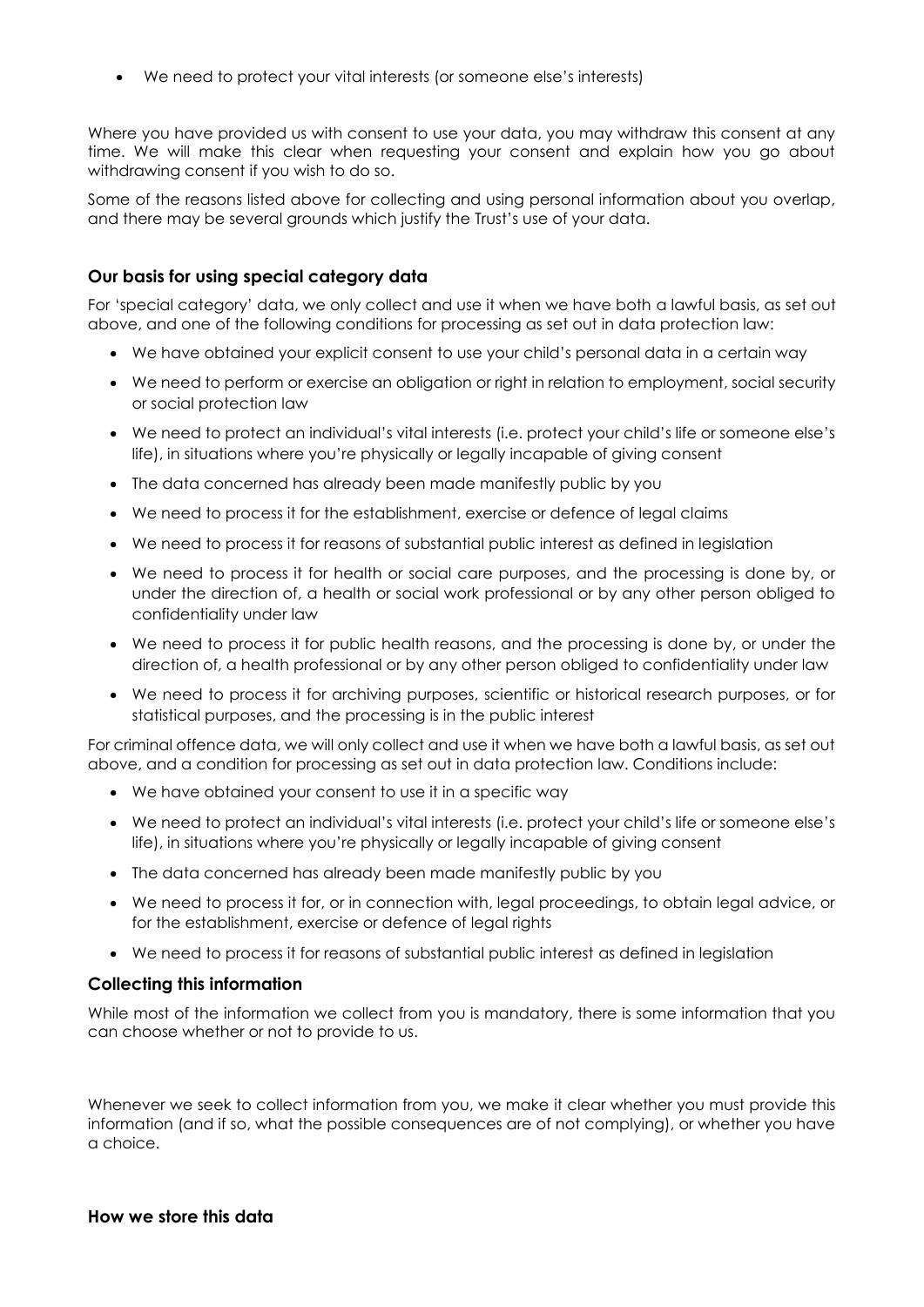Personal data we collect as part of the job application process is stored in line with Crosshall Junior School Academy Trust's Data Protection and GDPR Policy.

We will retain, and dispose of, the personal data of all unsuccessful job applicants in accordance with the Retention Schedule set out in the Information and Record Management Society's Toolkit for Schools. This can be found here.

### **Data sharing**

We do not share information about you with any third party without your consent unless the law and our policies allow us to do so.

Where it is legally required, or necessary (and it complies with data protection law), we may share personal information about you with:

- Our local authority to meet our legal obligations to share certain information with it, such as shortlists of candidates for a Head Teacher position
- Suppliers and service providers to enable them to provide the service we have contracted them for, such as HR and recruitment support
- Professional advisers and consultants
- Employment and recruitment agencies

#### **Transferring data internationally**

Where we transfer personal data to a country or territory outside the European Economic Area, we will do so in accordance with data protection law.

#### **Your rights**

#### **How to access the personal information we hold about you**

Individuals have a right to make a 'subject access request' to gain access to personal information that the Trust holds about them.

If you make a subject access request, and if we do hold information about you, we will:

- Give you a description of it
- Tell you why we are holding and processing it, and how long we will keep it for
- Explain where we got it from, if not from you
- Tell you who it has been, or will be, shared with
- Let you know whether any automated decision-making is being applied to the data, and any consequences of this
- Give you a copy of the information in an intelligible form

You may also have a right for your personal information to be transmitted electronically to another organisation in certain circumstances.

If you would like to make a request, please contact the Office Manager on 01480 475972 or email [office@crosshalljunior.co.uk](mailto:office@crosshalljunior.co.uk)

#### **Your other rights regarding your data**

Under data protection law, individuals have certain rights regarding how their personal data is used and kept safe. You have the right to:

- Object to the use of your personal data if it would cause, or is causing, damage or distress
- Prevent your data being used to send direct marketing